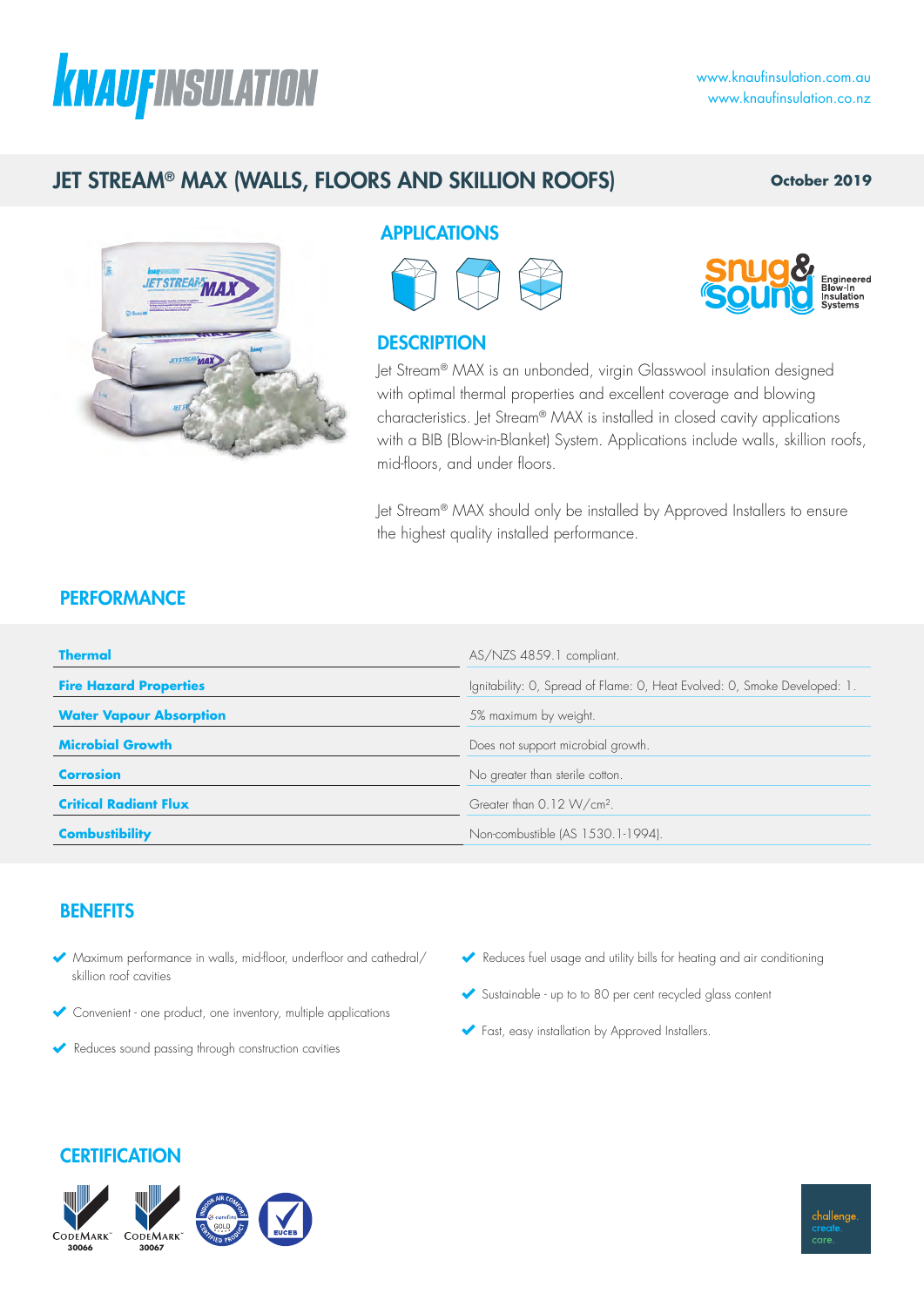

## JET STREAM® MAX (WALLS, FLOORS AND SKILLION ROOFS) **October 2019**

## ADDITIONAL INFORMATION

#### **Specification Guide**

The insulation shall be Jet Stream® MAX insulation 0.033 W/mK (AU) and 0.032 W/mK (NZ), when installed to 28kg/m<sup>3</sup> and 0.039 W/mK (AU) and 0.038 W/mK (NZ), when installed to 25kg/m3, CodeMark Certified to meet the provisions of the BCA. The product will be non-combustible, CFC/HCFC free, zero ODP and GWP, Glasswool insulation with high post-consumer recycled glass content. It will be manufactured under Quality Assurance Standards ISO 9001:2008 and ISO 14001:2004 by Knauf Insulation and shall be installed in accordance with the instructions issued by them.

#### **Specification Compliance**

CodeMark Certified, AS/NZS 4859.1 thermal compliance, US GREENGUARD Gold Certified and verified to be formaldehyde free. Jet Stream® MAX is manufactured with up to 80 per cent recycled glass content and undergoes UL Environment verification every six months.

#### **Thermal performance**

Jet Stream® MAX provides you with a choice of R-Values based on the installed thickness and installed density per cubic metre. The table on the next page shows the minimum requirements for obtaining the desired R-Value.

The stated thermal resistance (R-Value) is provided by installing the required density at the thickness (per the manufacturer's instructions). Failure to install less than the required density and thickness will result in lower insulation R-Values.

Jet Stream® MAX is designed to be installed at a minimum density of 25kg/m<sup>3</sup>. Jet Stream® MAX will achieve a thermal conductivity of 0.033 W/mK (AU) and 0.032 W/mK (NZ), when installed to 28kg/m<sup>3</sup> and 0.039 W/mK (AU) and 0.038 W/mK (NZ), when installed to 25kg/m<sup>3</sup>. When installed at various thicknesses Jet Stream® MAX will achieve R-Values that with NZS 4214 are able to meet the minimum requirements of NZS 4218 and the Energy Efficiency requirements of BCA for walls, skillion roofs and underfloors.

Jet Stream® MAX is not designed for mixing with other products, adhesives or binder systems as these may affect its thermal performance and is not recommended by the manufacturer.

#### **Acoustic Performance**

Improves sound transmission calss (STC) by between 4 and 10 points.

#### **Gaps, voids and penetrations**

Jet Stream® MAX fills all gaps and voids around service penetrations such as water pipes and electric wiring and any other obstructions or unusual design details, ensuring thermal and acoustic performance is created. Jet Stream® MAX allows quicker and more efficient filling of wide cavities where multiple layers of conventional insulation would normally be installed. Jet Stream® MAX saves installation time by minimising the steps needed to fully insulate tight corners and hard to reach areas.

#### **Equipment required**

To achieve the labelled R-Value, this product must be applied with a pneumatic blowing machine and a corrugated hose with a minimum 5mm internal corrugation, a minimum length of 45m and a diameter of at least 60mm. Coils in the hose should not be less than 10m in diameter.

#### **Packaging**

Jet Stream® MAX is packaged in a strong, poly bag that offers excellent protection from abuse, dust and moisture. Knauf Insulation packages stack without slipping and are easy to handle and store.

#### **Exposure to water or moisture**

Insulation does not provide thermal benefit if wet. Glasswool insulation will not sustain mould growth. If the material is wet it should be replaced.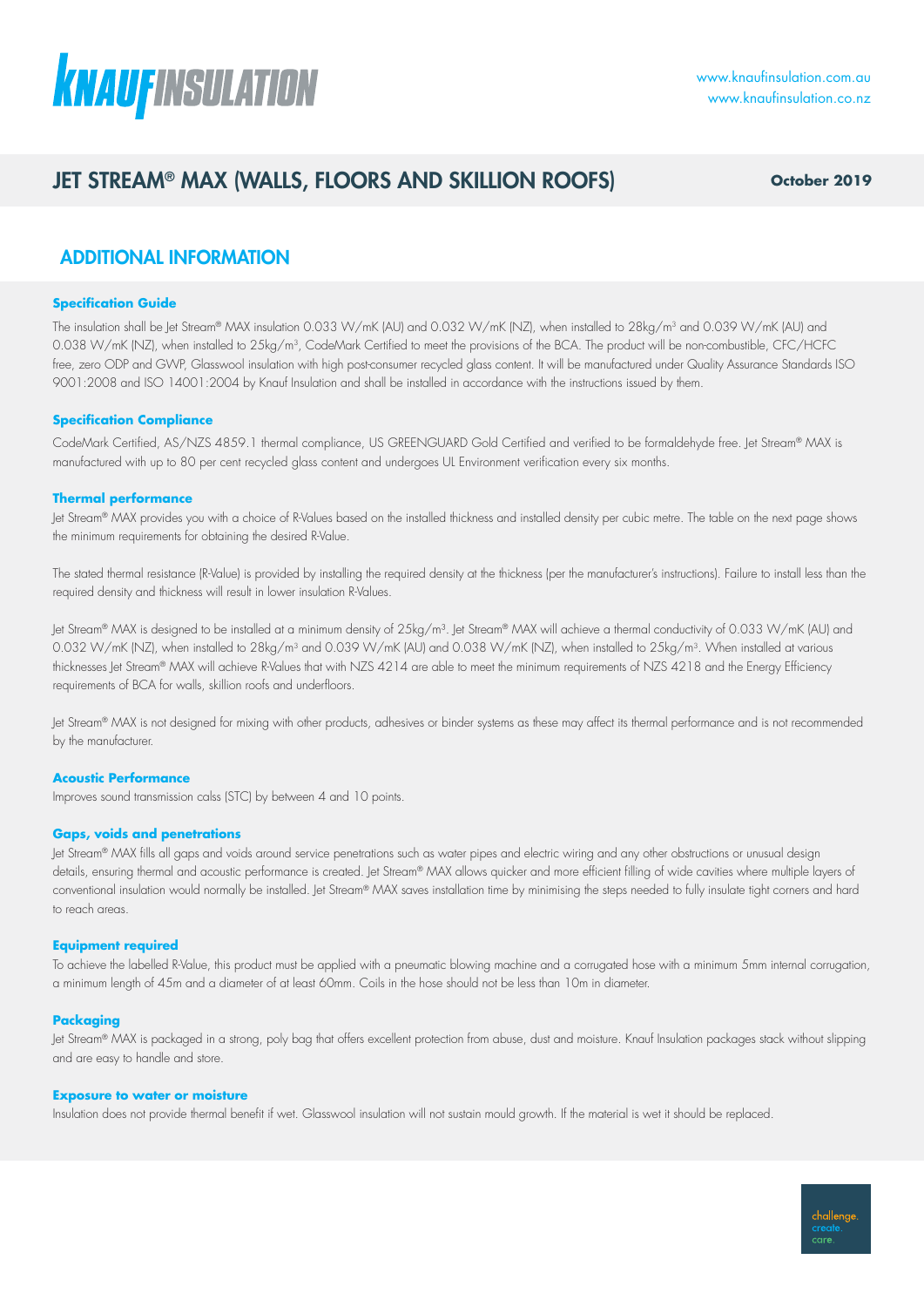# **KNAUFINSULATION**

# JET STREAM® MAX (WALLS, FLOORS AND SKILLION ROOFS)

**October 2019**

## ADDITONAL INFORMATION (CONT.)

#### **Australia National Construction Code Series (NCC 2015) Building Code of Australia (BCA)**

- CP1/CP2/CP4 and P2.3.1 Fire Resistance
- FP1.4 / P2.2 and FP 1.5 / 2.2.3 Weatherproofing and Dampness
- FP5.5 / FP5.3 and P2.4.6 Sound Insulation
- GP2.1 and P2.3.3 Heating Appliances
- IP1 and P2.6.1 Energy Efficiency
- Jet Stream® MAX thermal resistance has been determined by AS/NZS 4859.1. and will contribute to meeting these requirements.

#### **New Zealand Building Code:**

- Clause B2 DURABILITY: Performance B2.3.1(a) not less than 50 years and B2,3,1(b) 15 years. Jet Stream® MAX will meet these requirements
- Clause E3 INTERNAL MOISTURE: Performance E3.3.1. Jet Stream® MAX will contribute to meeting this requirement
- Clause F2 HAZARDOUS BUILDING MATERIALS: Performance F2.3.1. Let Stream® MAX meets this requirement and will not present a health hazard to people
- Clause H1 ENERGY EFFICIENCY: Performance H1.3.1(a) and H1.3.2 E. Jet Stream® MAX will contribute to meeting these requirements
- Jet Stream® MAX thermal resistance has been determined by AS/NZS 4859.1.
- Jet Stream® MAX is an acceptable solution in terms of the New Zealand Building Code.

## **SPECIFICATIONS**

| <b>Nominal Thickness</b><br>(mm) | <b>Australian R-Value</b><br>$(m^2K/W)$ | <b>Thermal conductivity</b><br>(W/mK) | <b>Nominal Thickness</b><br>(mm) | <b>New Zealand R-Value</b><br>$(m^2K/W)$ | <b>Thermal conductivity</b><br>(W/mK) |
|----------------------------------|-----------------------------------------|---------------------------------------|----------------------------------|------------------------------------------|---------------------------------------|
| 70                               | 2.1                                     | 0.033                                 | 70                               | 2.1                                      | 0.032                                 |
| 75                               | 2.3                                     | 0.033                                 | 75                               | 2.3                                      | 0.032                                 |
| 90                               | 2.7                                     | 0.033                                 | 90                               | 2.8                                      | 0.032                                 |
| 100                              | 3.0                                     | 0.033                                 | 100                              | 3.1                                      | 0.032                                 |
| 140                              | 4.2                                     | 0.033                                 | 140                              | 4.3                                      | 0.032                                 |
| 190                              | 5.8                                     | 0.033                                 | 190                              | 5.9                                      | 0.032                                 |
| 240                              | 7.3                                     | 0.033                                 | 240                              | 7.5                                      | 0.032                                 |
| 290                              | 8.8                                     | 0.033                                 | 290                              | 9.1                                      | 0.032                                 |

*Installed density (25kg/m3)*

WALLS

|                 | <b>Nominal Thickness</b><br>(mm) | <b>Australian R-Value</b><br>$(m^2K/W)$ | <b>Thermal conductivity</b><br>(W/mK) | <b>Nominal Thickness</b><br>(mm) | <b>New Zealand R-Value</b><br>$(m^2K/W)$ | <b>Thermal conductivity</b><br>(W/mK) |
|-----------------|----------------------------------|-----------------------------------------|---------------------------------------|----------------------------------|------------------------------------------|---------------------------------------|
| $50 - 5$<br>2ラ当 | 100                              | 2.5                                     | 0.039                                 | 100                              | 2.6                                      | 0.038                                 |
|                 | $ 40\rangle$                     | 3.6                                     | 0.039                                 | 140                              | 3.0                                      | 0.038                                 |
|                 | 190                              | 4.9                                     | 0.039                                 | 190                              | 5.0                                      | 0.038                                 |
| <b>READER</b>   | 240                              |                                         | 0.039                                 | 240                              |                                          | 0.038                                 |

*Installed density (28kg/m3)*